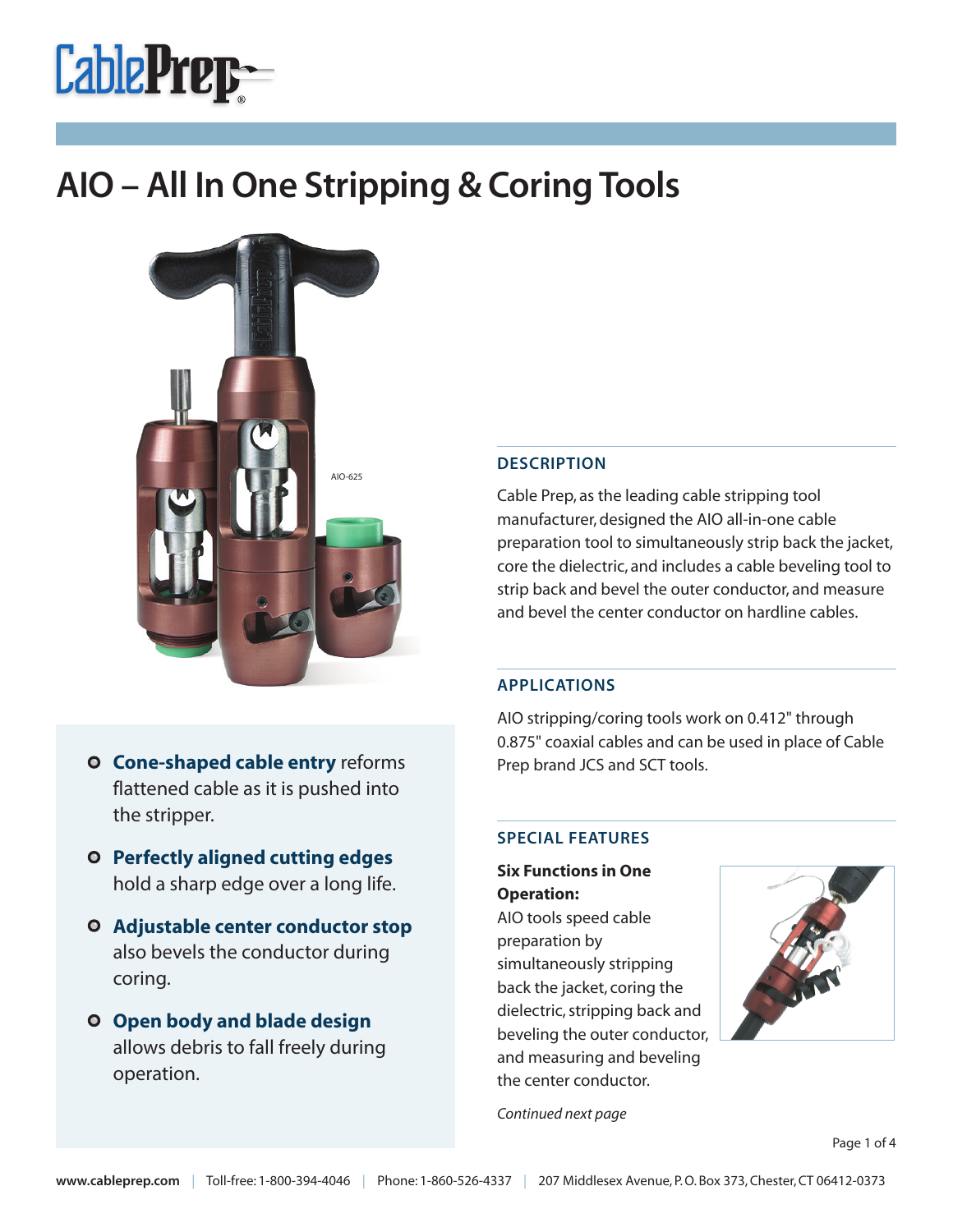

### **SPECIAL FEATURES**

**Cone-shaped Cable Entry:** The entry on the jacketstripping end of the tool reforms flattened cable as it is pushed into the stripper. This makes it possible to remove the jacket without damaging the soft aluminum outer conductor.



The coring bit is unique in that its one-piece design combines coring and stripping blades in one unit, which guarantees proper alignment of the two cutting edges.The tool-steel unit is heat-treated to produce blades that hold a sharp edge over a long life.

## **Two Tools Threaded Together:**

The AIO tool comprises two pieces threaded together that can be easily separated and used as standard stripping and coring tools.This is an advantage when space is limited or when the length of cable is too short for all-inone operation.







## **Adjustable Centerconductor Stop:**

The tool-steel stem serves as a fully adjustable centerconductor stop that also bevels the conductor during the coring operation.

## **Open Body and Blade Design:**

The design of the body and blade allows debris to fall freely during operation, which facilitates cleaning the tool.

### **Color-coded Guide Sleeves:**

Guide sleeves are colorcoded to facilitate picking the right tool for different sized cables.When using the tool as two pieces, the quide sleeve remains in the coring tool to align the cable with the coring blade.When







coring flooded cables in the all-in-one mode,the guide sleeve can be removed and stored in the back of the aluminum coring tool body.This prevents the flooding compound from building up on the guide sleeve and clogging the tool.When the guide sleeve is removed, the jacket stripper acts as the guide to ensure proper cable and blade alignment.

*Continued next page*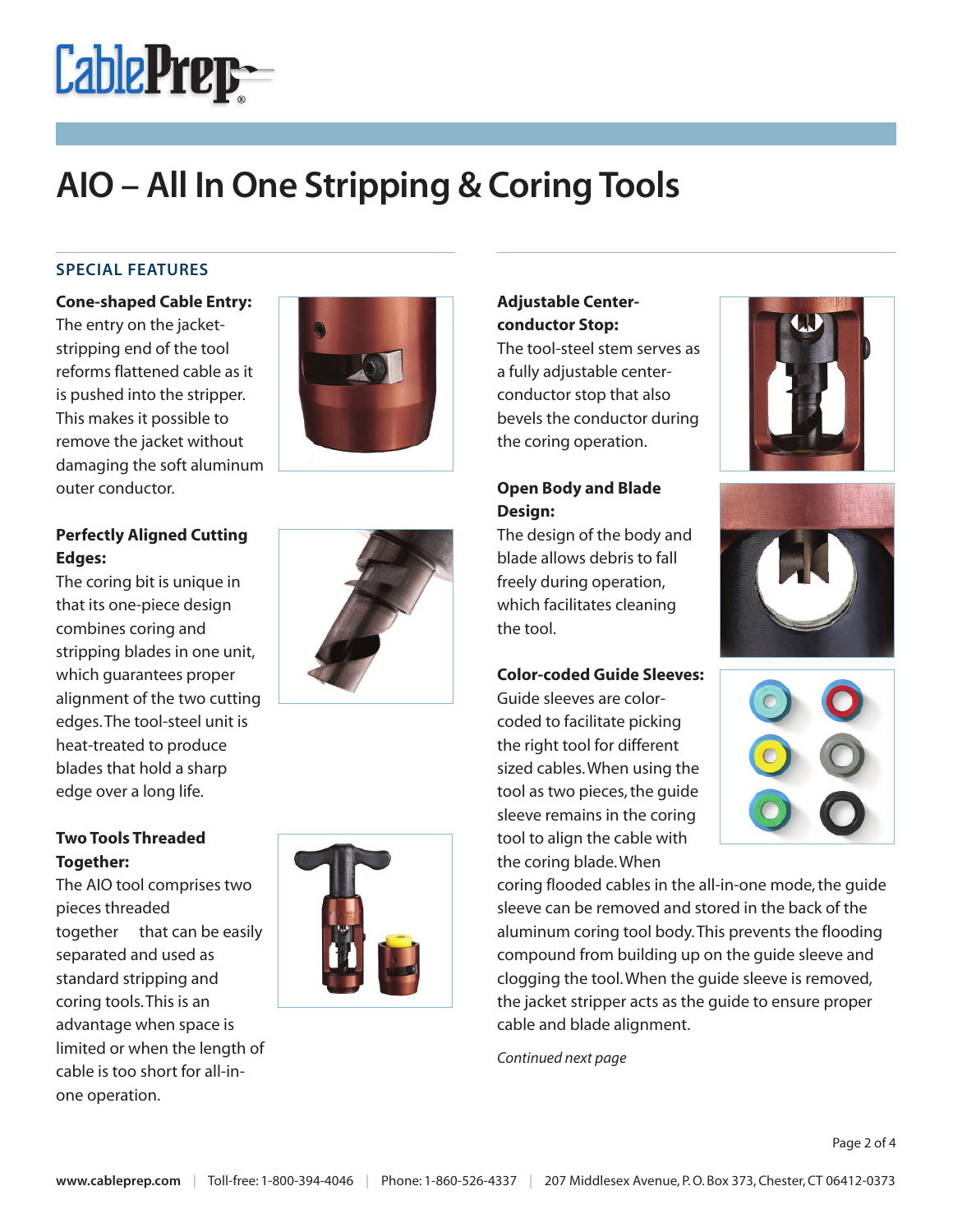

#### **SPECIAL FEATURES** *(continued)*

**Manual or Drill Operation:**

AIO tools can be ordered with a standard handle or a Cable Prep brand RTH ratchet T-handle. Either handle can be removed for operation with a 3/8-inch variable speed drill.



#### **ORDERING INFORMATION**

All AIO and RAIO tools have a 0.875-inch core depth, a center conductor stop that adjusts from 0.875 to 1.625 inches, and a jacket strip back of 2.5000 inches.

Ratchet T-handles can be removed for use on any Cable Prep brand SCT- and AIO-series tool.

Four types of blade replacement kits are available:

- Full Kits include coring bit, jacket-stripping blade, beveller blade, bolts,set screw,spring washer,ruler, and hex keys.
- Coring Bit Kits include coring bit, bolts, set screw, and hex keys.
- Stripper Kits include jacket-stripping blade, set screw, spring washer, and hex key.
- Beveller Kits include beveller blade,set screw, hex key, and ruler.

| <b>Cable Size</b> | <b>AIO Tool with</b><br><b>Standard Handle</b><br><b>Part Number</b> | <b>AIO Tool with</b><br><b>Ratchet T-handle</b><br><b>Part Number</b> | <b>Full Kit</b><br><b>Part Number</b> | <b>Coring Bit Kit</b><br><b>Part Number</b> | <b>Stripper Kit</b><br><b>Part Number</b> | <b>Beveller Kit</b><br><b>Part Number</b> |
|-------------------|----------------------------------------------------------------------|-----------------------------------------------------------------------|---------------------------------------|---------------------------------------------|-------------------------------------------|-------------------------------------------|
| 0.412             | AIO-412                                                              | <b>RAIO-412</b>                                                       | AIO-412RBKIT                          | AIO-412RB                                   | <b>JCS-412RB</b>                          | AIO-412BVL                                |
| 0.5               | AIO-500                                                              | <b>RAIO-500</b>                                                       | AIO-500RBKIT                          | <b>AIO-500RB</b>                            | JCS-500RB                                 | AIO-500BVL                                |
| 0.565             | AIO-565                                                              | <b>RAIO-565</b>                                                       | AIO-565RBKIT                          | <b>AIO-565RB</b>                            | <b>JCS-565RB</b>                          | <b>AIO-565BVL</b>                         |
| 0.625             | AIO-625                                                              | RAIO-625                                                              | AIO-625RBKIT                          | AIO-625RB                                   | JCS-625RB                                 | AIO-625BVL                                |
| 0.7               | AIO-700                                                              | <b>RAIO-700</b>                                                       | AIO-700RBKIT                          | <b>AIO-700RB</b>                            | JCS-700RB                                 | AIO-700BVL                                |
| 0.75              | AIO-750                                                              | <b>RAIO-750</b>                                                       | AIO-750RBKIT                          | <b>AIO-750RB</b>                            | <b>JCS-750RB</b>                          | AIO-750BVL                                |
| 0.84              | AIO-840                                                              | <b>RAIO-840</b>                                                       | AIO-840RBKIT                          | <b>AIO-840RB</b>                            | JCS-840RB                                 | AIO-840BVL                                |
| 0.875             | AIO-875                                                              | <b>RAIO-875</b>                                                       | AIO-875RBKIT                          | <b>AIO-875RB</b>                            | JCS-875RB                                 | AIO-875BVL                                |

Page 3 of 4